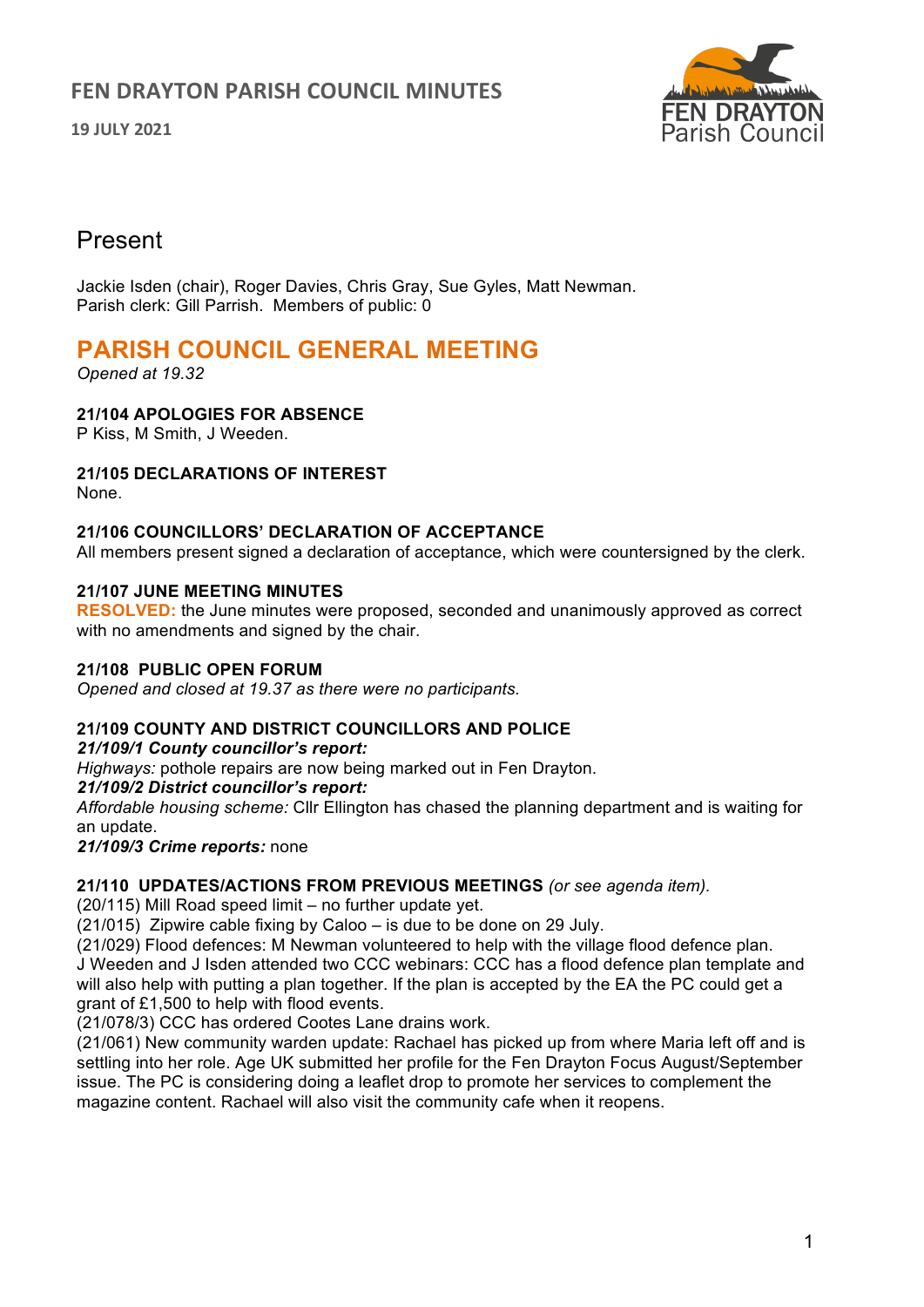



#### **21/111 CORRESPONDENCE RECEIVED**

111/1 CCC summer holiday scheme: an advert was put on Facebook, PC website and in the village magazine.

#### **21/112 VILLAGE MATTERS AND MAINTENANCE**

112/1 Coffee van: Cool Beans had it's first session on Wednesday 7 July. M Newman suggested charging rent. The PC will monitor the take-up of the service.

112/2 Grass cutting: RHL has been asked to mow the floodbank in the recreation ground and also cut along the top as far as the boundary with Daintrees Farm.

112/3 Pumping station: the problem with the sewage pumping station has finally been identified. It reported that the pumps, although working flat out, were not big enough to cope with the volume of water during the recent floods. Anglian Water is investigating the possibility of installing a new pump.

112/4 Clearing the brook alongside Daintrees Road: Sid Barnett's quote has been accepted and the work given the go ahead. It will be done around the end of August when the ground is drier. SCDC has asked the PC to contact the owner of the field to the north of the recreation ground to request the drain in the field is cleared as far as Oxholme Bridge.

112/5 Care of new trees in village hall field: the trees planted by the primary school need to be mulched with wood chippings. J Isden will ask P Kiss to arrange with the school – it is possibly something the children can do at the start of the autumn term.

112/6 **RESOLVED** Council members unanimously approved Atlas's quotation of £360 + VAT to remove the dead elm tree in the village hall car park and clear vegetation, crown lift the lime and yew and level the ground beneath. This could potentially create more car parking spaces.

## **21/113 MENTAL HEALTH & WELLBEING (POST COVID) PROJECT**

The parish council is unable to apply for a Community Chest grant for the project. S Gyles will liaise with Tracey Colton-Weir, who could apply for a Community Chest, Cultivate and Innovate, or other grant. **ACTION**

## **21/114 PLANNING APPLICATIONS**

**New applications:**

21/02133/HFUL 17 The Rosary Single storey rear extension

**21/115 FINANCE**

**SCDC decisions:** none

The chair thanked R Davies for preparing the quarterly YTD and budget review. Both income and expenditure are on track.

| <b>Business account</b> | <b>Description</b>     | <b>Receipts</b> | Payments | VA <sub>7</sub> |
|-------------------------|------------------------|-----------------|----------|-----------------|
| Opus Energy             | <b>Street lighting</b> |                 | 74.34    |                 |
| <b>Arthur Ibbett</b>    | Mower parts            |                 | 40.01    |                 |
| Eon                     | Pavilion electricity   |                 | 64.08    |                 |
| <b>G</b> Parrish        | June pay               |                 | 448.02   |                 |
| <b>HMRC</b>             | Payroll liability      |                 | 324.40   |                 |
| <b>Red Shoes</b>        | Payroll service        |                 | 45.00    |                 |
| RH Landscapes           | Grass cutting          |                 | 484.80   |                 |
| <b>SLCC</b>             | Annual subscription    |                 | 112.00   |                 |

#### **June receipts and payments**